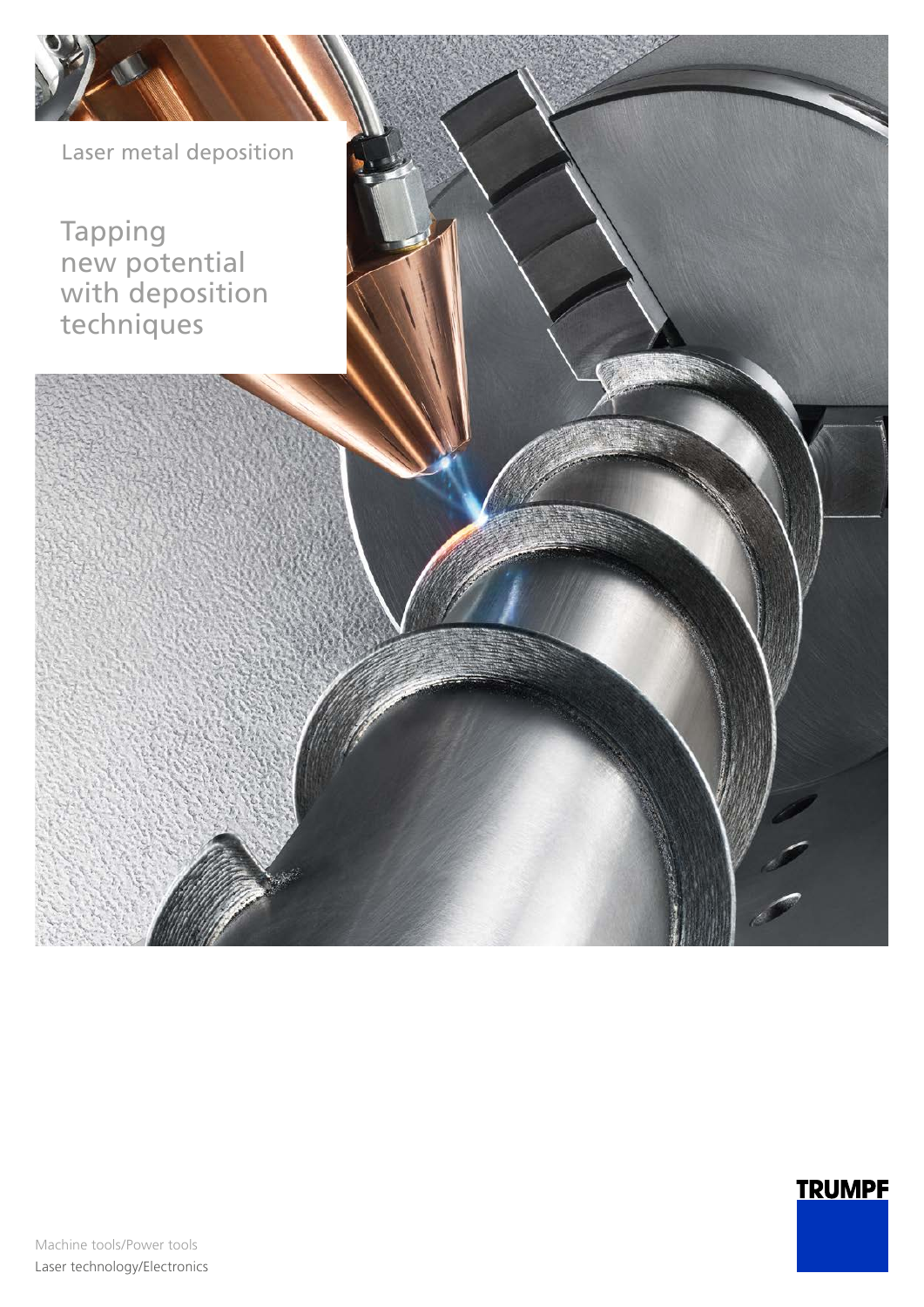## Simple principle – broad application

In laser metal deposition, laser light melts powder to form preprogrammed geometries in the desired alloys and coatings. The technique can be used for repairs, additive manufacturing, coatings, and gap filling during welding. It is a simple principle with broad application – no wonder, then, that it has become popular in a variety of industries.



**Aerospace** Repair costly and complex components such as blades and housings.



**Heavy industry and energy** Coat drills, shafts, and gas turbine components to protect against wear, corrosion, and the need for repairs.



**Automotive** Provide components with localized reinforcement and achieve a better welding seal (for instance in electric motors), even when there are gaps to be bridged.



**Research and development** Develop new alloys and material combinations, and produce 3D prototypes and components using additive techniques.



**Construction and agricultural machinery** Protective coatings extend service life, for instance in chaff cutters.



**Consumer goods** Take advantage of wear protection and 3D-printed structures to improve electric and thermal conductivity.



**Tool making** A protective coating safeguards parts against wear and the need for repair.



**Medicine** Coat prostheses and medical tools with additional, biocompatible materials.



**Contract manufacturers** Finish surfaces and manufacture components using additive techniques. Laser metal deposition complements existing surface treatment methods.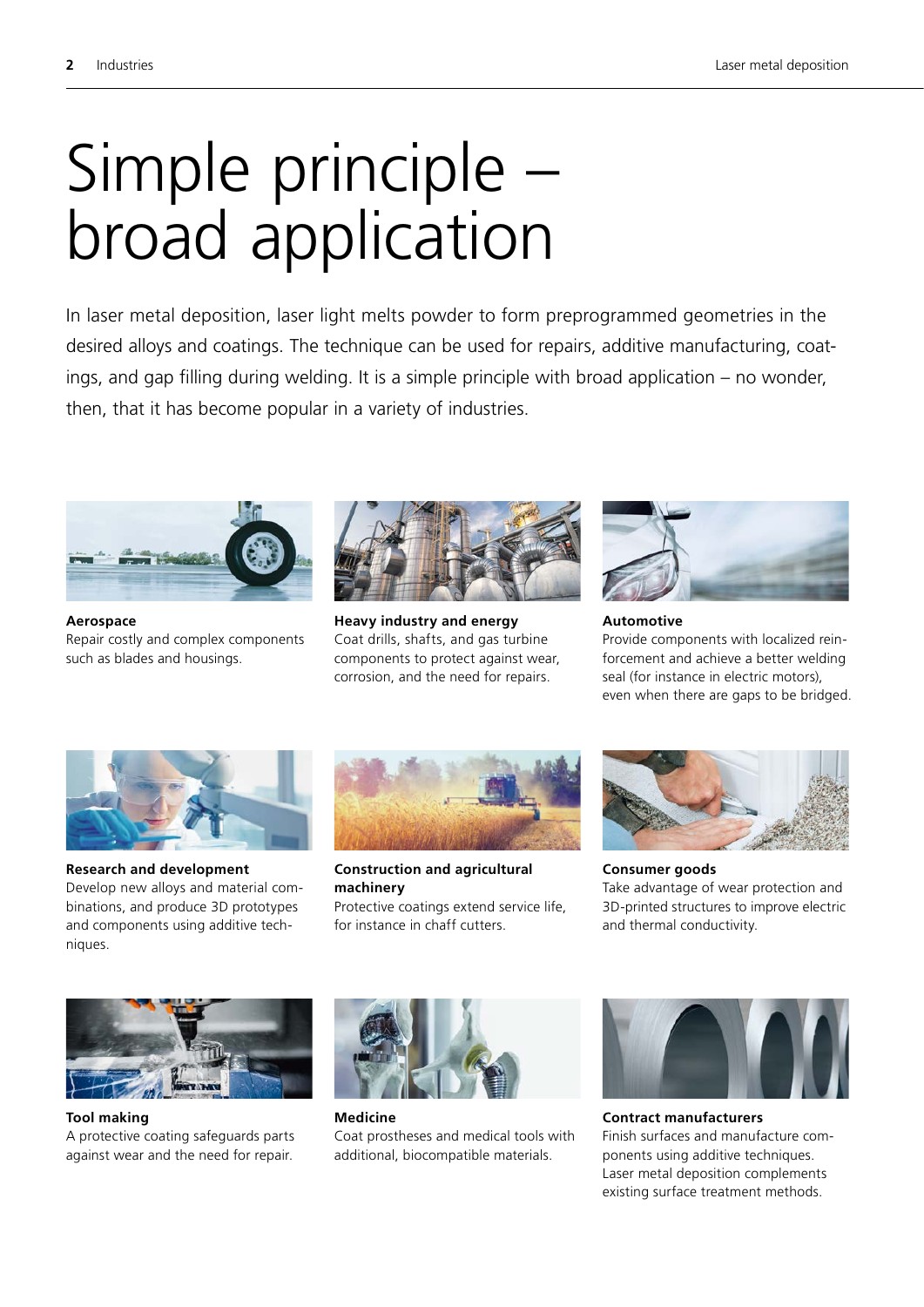#### **What is laser metal deposition?**

Laser metal deposition is a generative manufacturing technique for metals. Laser metal deposition (LMD) is the most common term for the technique, though some refer to "direct metal deposition" (DMD) or "direct energy deposition" (DED).

The principle is simple: A laser beam is used to generate a molten bed, to which an additional material is added. The laser then fuses the surface of the component with the additional material.

As a result, the coating and the component or existing coatings are fused with a metallurgical bond. The metal powder is added to the base material, layer by layer, and fuses with the substrate so that the final product is nonporous and crackfree. What is special is that you can use the technique to systematically build up multiple similar or even non-similar metal coatings.

| Standard workpiece materials*                    | Potential coating materials*           |
|--------------------------------------------------|----------------------------------------|
| Tool steels/hardened steels/<br>tempering steels | Tool steels/corrosion-resistant steels |
| Cast iron                                        | Nickel alloys                          |
| Construction steel/cast steel                    | Cobalt alloys                          |
| Nickel alloys                                    | Titanium alloys                        |
| Titanium alloys                                  | Tungsten/titanium carbides             |
| Aluminum                                         | Aluminum                               |
| Copper                                           | Copper                                 |

#### **Which materials can you use?**



\* Further materials are possible on request.

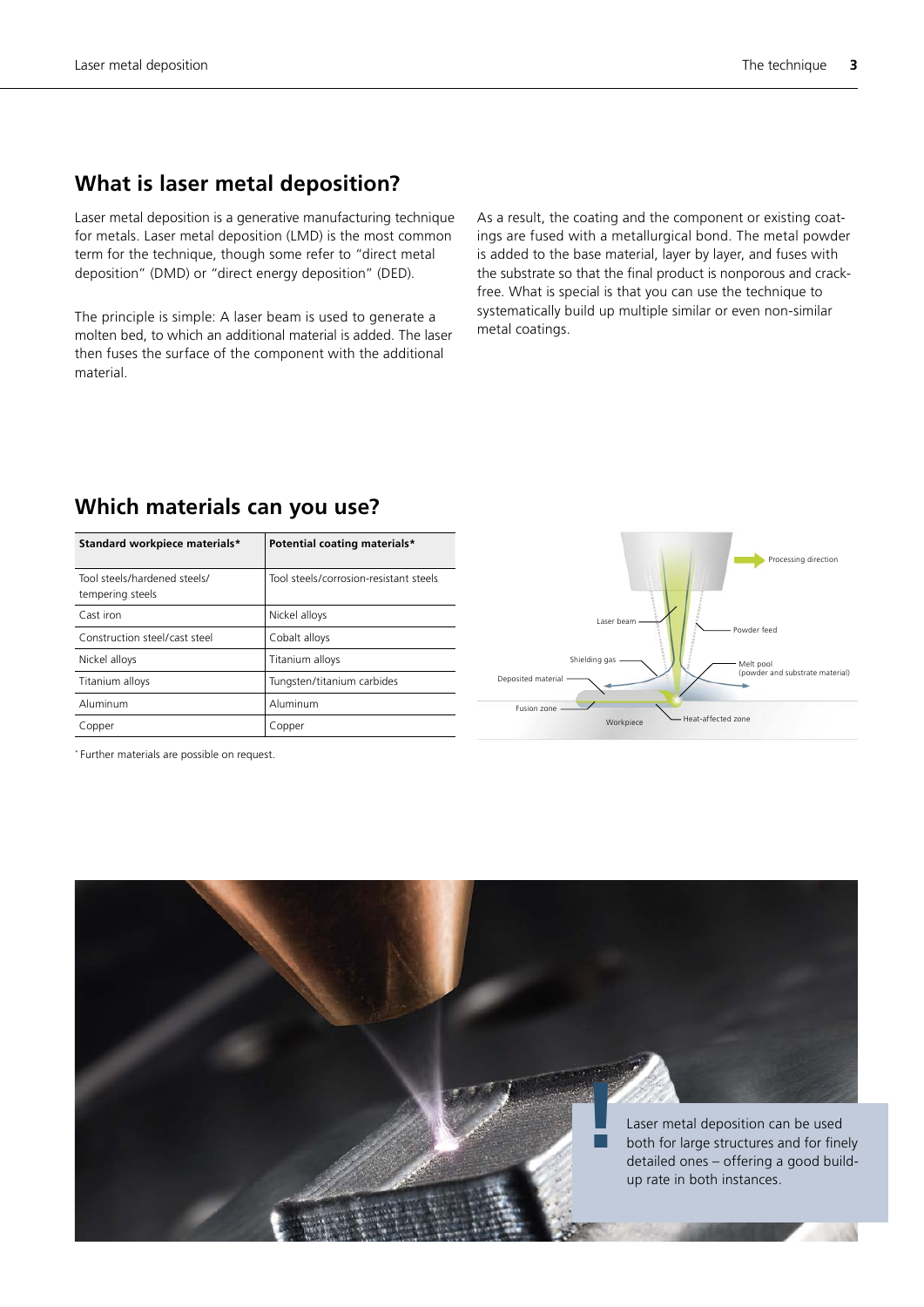## A versatile technique

Laser metal deposition offers a fully industry-ready alternative to disposing of valuable components. Using this technique, you can repair parts, functionalize and finish surfaces, alter geometries without the need for machining, and manufacture 3D structures and components that just wouldn't be possible using other methods.





#### **Repair, repurpose, reuse** Repairs

Are you looking for more added value? Use LMD to repair expensive components and tools with ease. LMD can repair both minor and major damage quickly and almost without a trace – ensuring that your component or tool is soon back in action. You can also use the technique to make design changes – saving a huge amount of time, energy, and materials, especially when it comes to expensive metals such as nickel or titanium. Typical applications include turbine blades, pistons, valves, shafts, and tools of all kinds.

#### **Freedom of form** Additive manufacturing

Additive manufacturing using LMD provides considerable design freedom, even in the case of delicate and highly complex geometries. Create components from scratch or add 3D structures to base shapes. An example of this is the fan blade shown in the above illustration. It was developed in the EU project AMAZE. Getting started with LMD is easy: as one of TRUMPF's industrial additive technologies, LMD is a fully industry-ready technique that draws on tried-and-tested lasers and machines. Experience the speed and cost benefits for yourself – not to mention the extensive design possibilities. Combine different materials into sandwich structures, use specific alloys or create your own.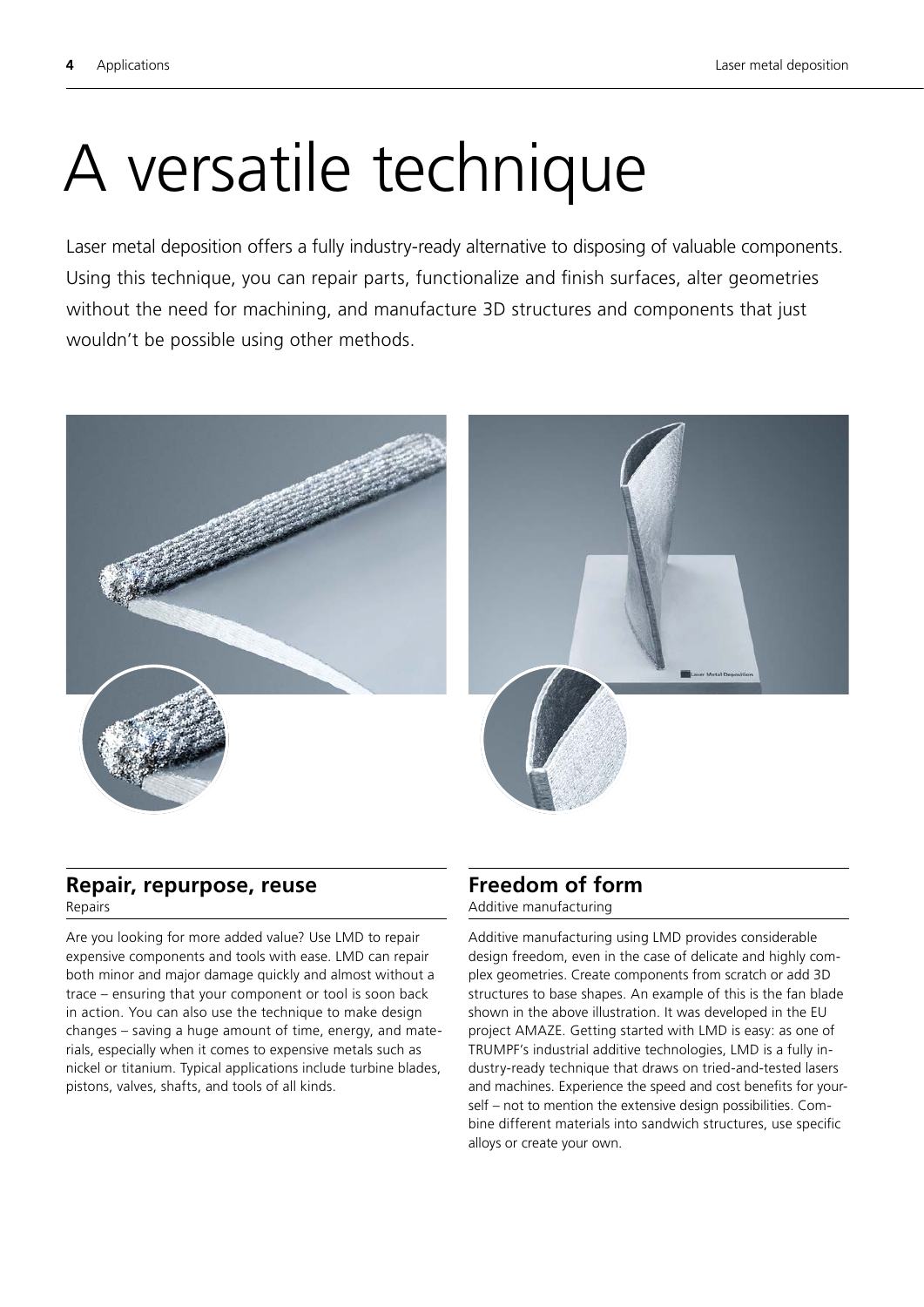

#### **A long life** Coating

Upgrade your tools with a coating to protect against wear or corrosion. LMD coatings toughen your components and make them resistant to saltwater, chemicals, or weathering according to your needs. LMD allows for a wide range of material combinations and coating structures. Save on production costs, for instance, by using cheap materials for the component itself and then providing it with a high-quality coating.

#### **Goodbye cracks** Joining

LMD can also be used in joining – for instance, to fill gaps of several millimeters. This results in close, homogenous seams, without the need for any post-processing. Because the powder deposition is coaxial, the LMD joining process is three-dimensional and direction-independent, making your process chain especially flexible. LMD is suitable for joining a range of materials, such as steel and cast aluminum, for instance in battery, electric motor, and powertrain components.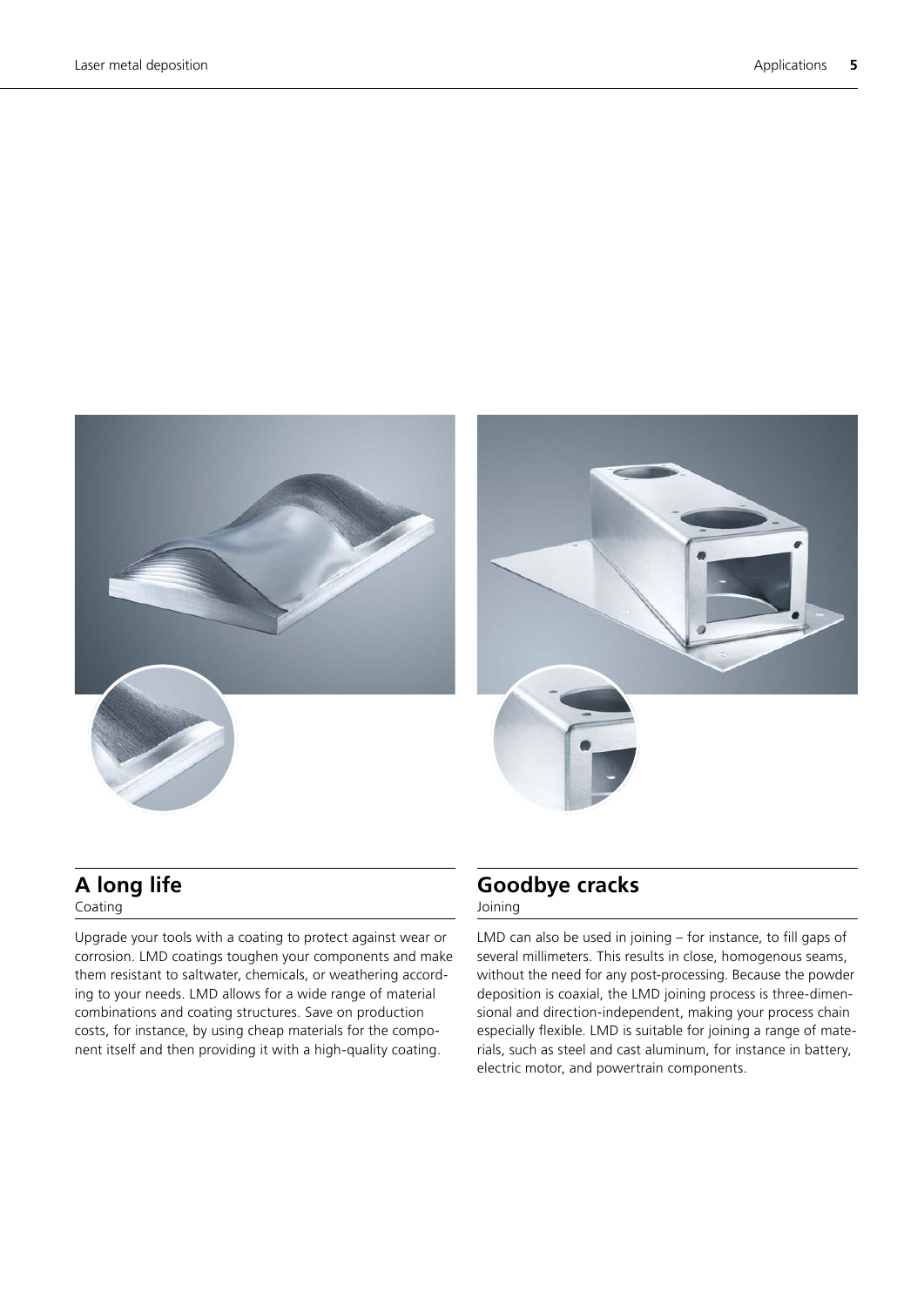## Get started

Benefit from tried-and-tested laser beam sources and machines for LMD, all from a single source. We put together a turnkey system tailored to your exact activities and batch sizes – so you can get started right away.

#### Application consulting



What do you want to solve with LMD? Special application advisors and fully equipped application laboratories support you in choosing materials, defining parameters, and configuring your system. You can also take advantage of our training events.

#### TruLaser Cell 3000



From prototype to full-scale production: with this 3-in-1 machine, you can process small and medium-sized components extremely efficiently. The machine is equipped for laser metal deposition (LMD) as well as laser cutting and welding in 2D and 3D. Process adapters make it particularly easy to switch between techniques.

#### TruDisk



Because of their beam quality, the TruDisk disk lasers are ideal for delicate tasks. Put your trust in a broad portfolio of the world's most powerful fiber-guided disk lasers.

#### TruLaser Cell 7000



Similarly compact and modular in design, the "big sister" to the TruLaser 3000 provides more performance and more processing space for larger components. Switching between LMD and laser cutting and welding is quick and easy.



TRUMPF diode lasers are particularly energy efficient – while still offering the best, reproducible results. Cut your operating costs with the cost-effective TruDiode.

#### TruDiode TruLaser Weld 5000



Process medium-sized and large parts with flexibility using a single system: this automated robot can employ LMD as well as other laser welding techniques.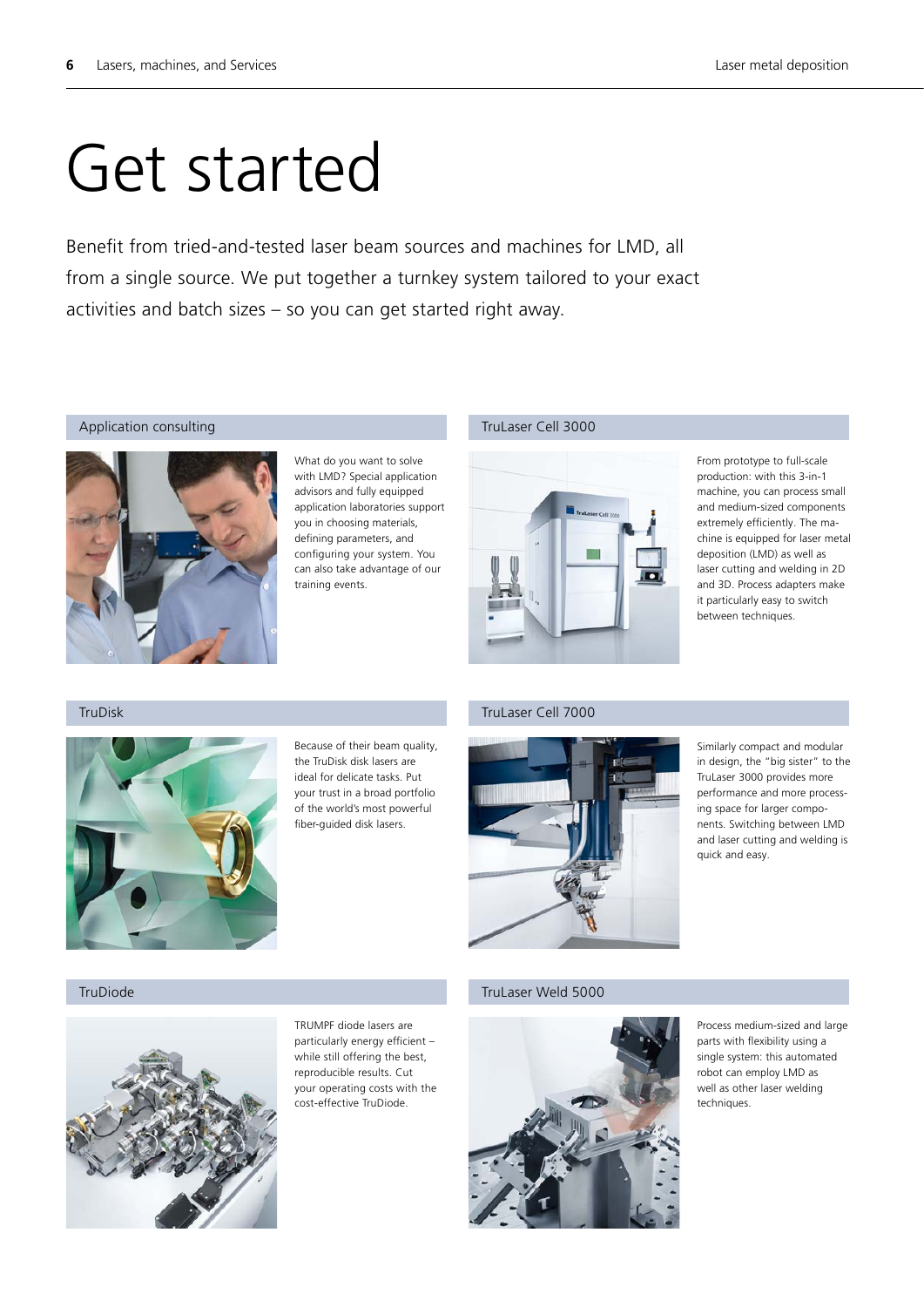#### **Integrate LMD yourself**

Get the best equipment for LMD for your own system – the ideal solution for OEMs and integrators. DepositionLine comprises a traveling powder conveyor, the powder conveyor line, and the processing optics complete with powder nozzle. We are also happy to fit the powder conveyor with up to four independent containers. Depending on the application, you can operate the system using a TruDisk or a TruDiode laser.



BEO D 70 is a tried-and-tested optical system that features programmable motor-driven focusing and a digital camera for even greater process safety. The powder nozzles have been developed specifically for the technique, and allow for optimal distribution of the powder flow.



The powder conveyor takes the powder-gas mixture out of the containers and supplies it to the nozzle. It is capable of handling even tiny amounts of powder and the finest grains.

#### **We are there for you**

From application consulting and training events to the prompt delivery of replacement parts, TRUMPF offers a range of tailored services that cover the entire life cycle of your laser or laser system. This allows you to use your laser or laser system to the full and manufacture even more productively. Make use of our worldwide training centers, for instance, or arrange an individual training session at your own location. With a suitable service agreement, you maximize the availability of your laser or laser system – select a package tailored to your wishes out of our comprehensive Services portfolio.